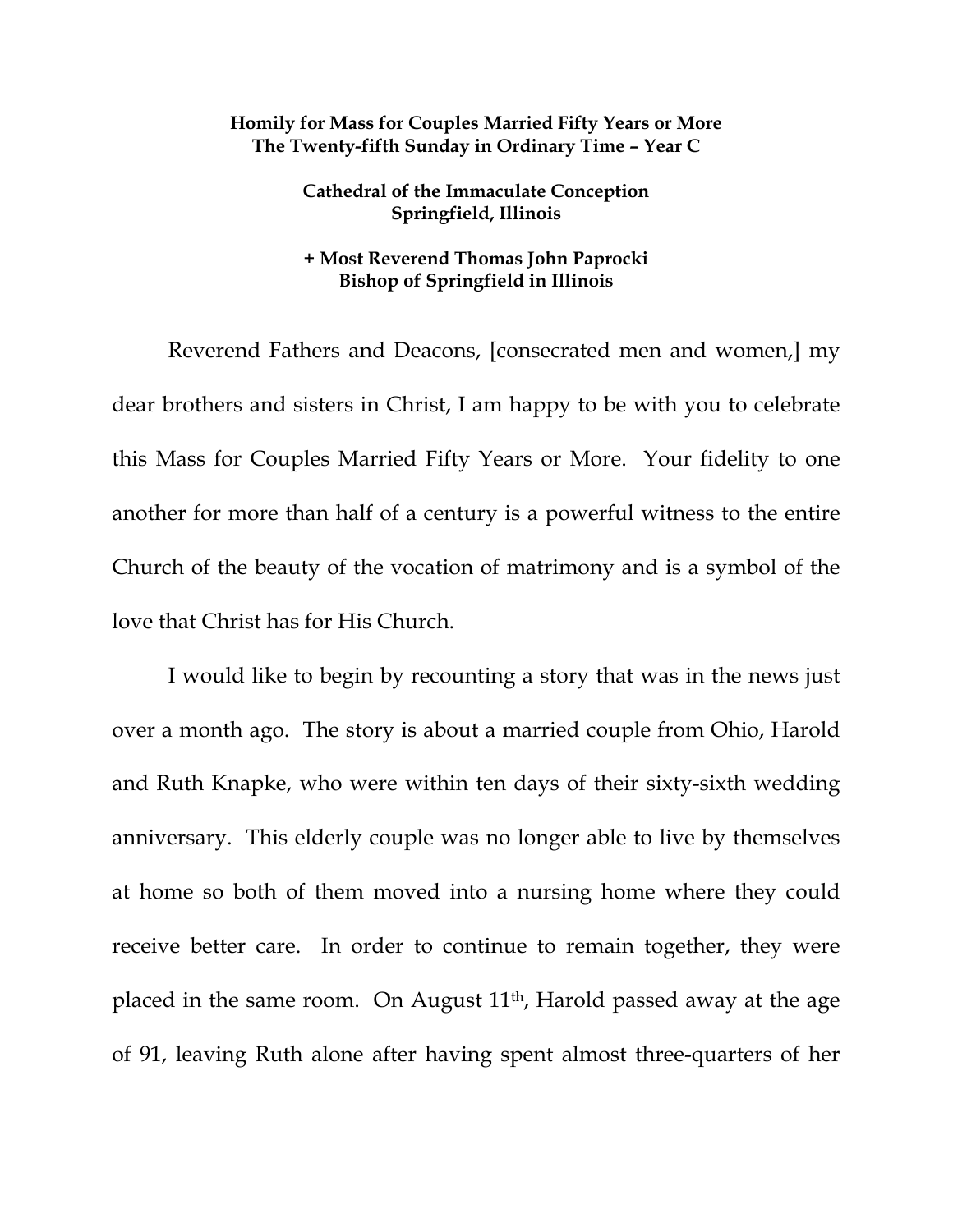life married to him. Ruth, however, did not have to spend much time trying to adjust to a new way of life without a husband. At the age of 89, she died the very same day, just eleven hours after her husband.

 Some people might look at a story like this and say: "What a happy coincidence!" The family of Harold and Ruth, however, saw things differently. They said that despite his failing health, Harold had willed himself to stay alive so that they could take the next step of their journey together. It was no coincidence, but, as they described it, a "final act of love." It is also not the first time that I have heard of a long-time married couple dying within a short time of each other, their deaths also apparently not a coincidence.

 This story is a very appropriate one for us today as all of you celebrate the gift of love that has united you with your spouses in the bond of Holy Matrimony. It is hopefully a reminder of the many unique and special ways in which that love has been manifested in your marriages over the past fifty years or more. At the same time, this story provides some insightful reflections on this gift of the Sacrament of Matrimony and its meaning within the Church. Our Gospel for today helps to shed some light on one of the important elements of this great sacrament.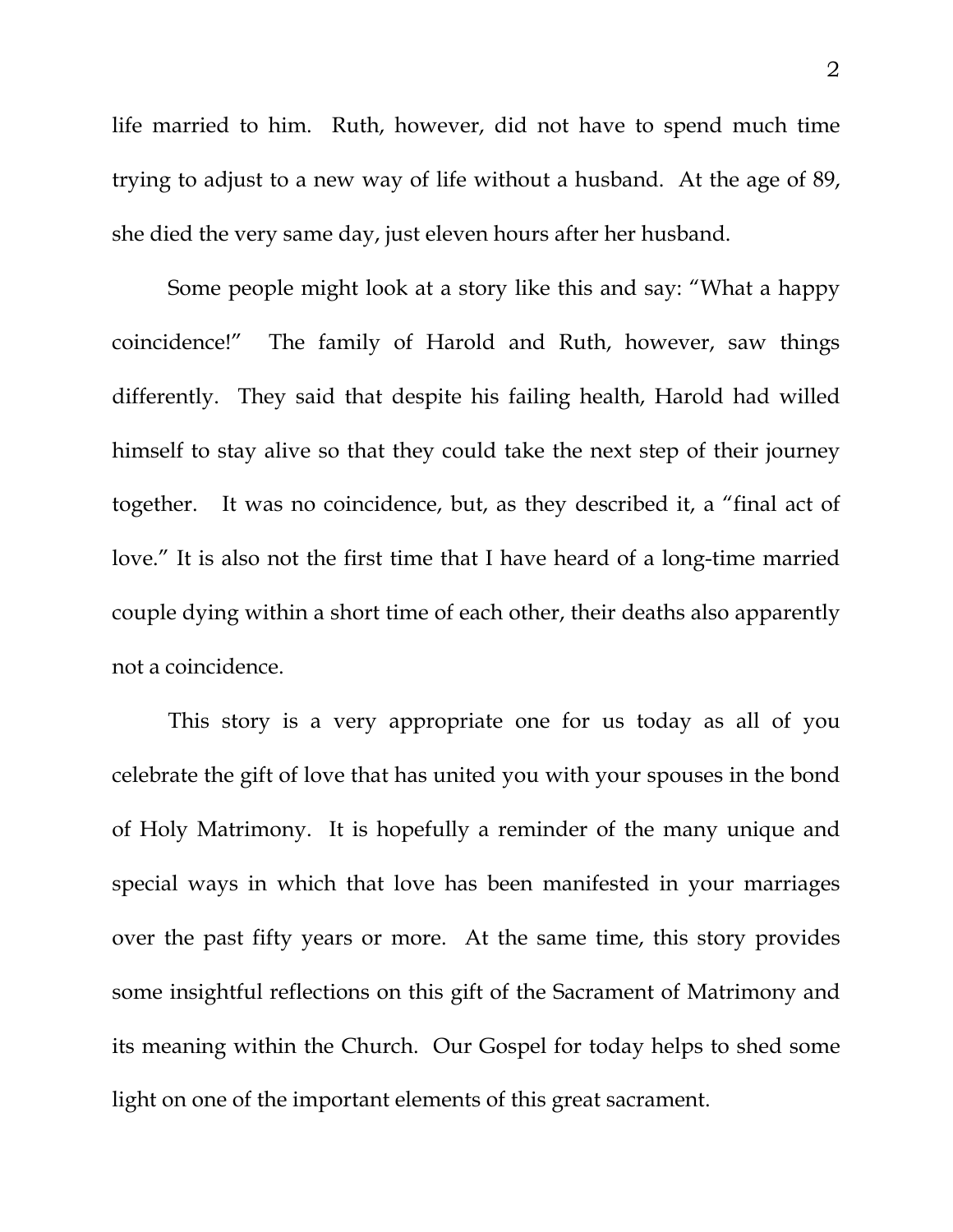In the Gospel, Jesus tells a story to His disciples on the topic of stewardship. On the surface, it may seem as though He is just speaking about the need to take care of those financial and material possessions that have been given to us. Such an interpretation would reflect a narrow view of stewardship. While the practice of stewardship does include the proper use of material goods, the Christian perspective on this issue, and the underlying message of this story, is much broader.

In their Pastoral Letter on Stewardship, the bishops of the United States define stewardship as follows: "As Christian stewards, we receive God's gifts gratefully, cultivate them responsibly, share them lovingly in justice with others, and return them with increase to the Lord."1 God has blessed each and every one of us with many gifts, both material and spiritual, and it is our duty to be good stewards of them and to be generous in sharing them with others. Marriage is of course one of those gifts to be shared. The story of Harold and Ruth that I told at the beginning of this homily offers some insight into how they shared this gift with one another as evidenced by the longevity of their marriage and their staying close to one another until their dying day.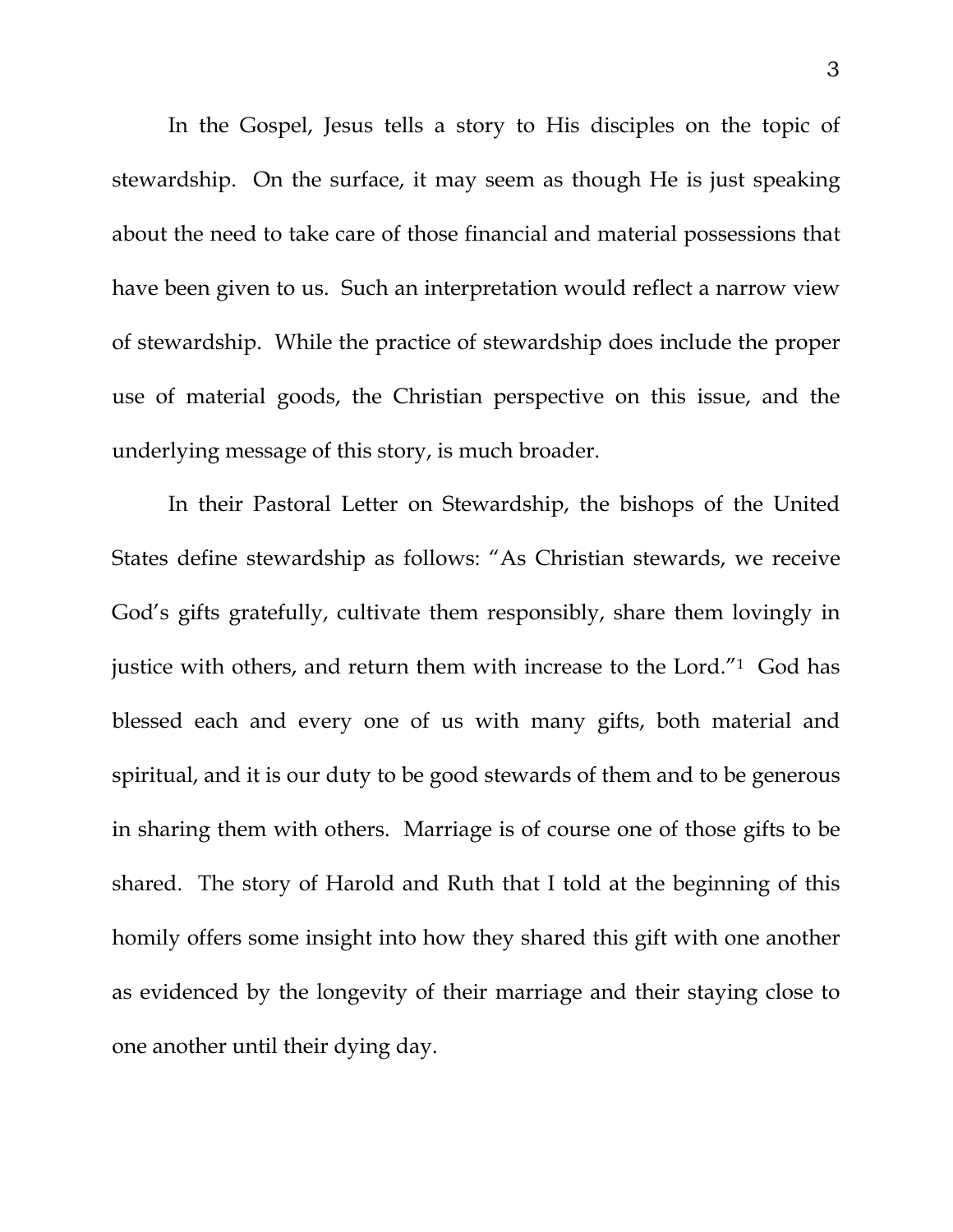But there is another way in which they shared this gift. They shared it with their children. When interviewed about their parents, one of the daughters explained that "[t]hey were so committed and loyal and dedicated, they weren't going to go anywhere without the other one." This example shows how Harold and Ruth's fidelity to one another had an impact on their children. They must have learned a great deal of what marriage and commitment are supposed to look like because of the witness given to them by their parents. This highlights one of the important elements of the stewardship of marriage: that it is to be a vehicle through which the Good News of the Gospel is communicated. This proclamation is transmitted first and foremost through the witness of life. We can see then, how good stewardship with the gift of marriage not only benefits the couple, it also works for the benefit of the family and the larger society.

 During this Year of Faith, the Church has encouraged us to consider the call to participate in the New Evangelization. This is a rather technical term that can leave us confused as to the meaning of this task. In his Apostolic Letter announcing the Year of Faith, Pope-Emeritus Benedict helps to clear up this confusion by explaining its meaning in a way that we can more easily understand. He wrote: "What the world is in particular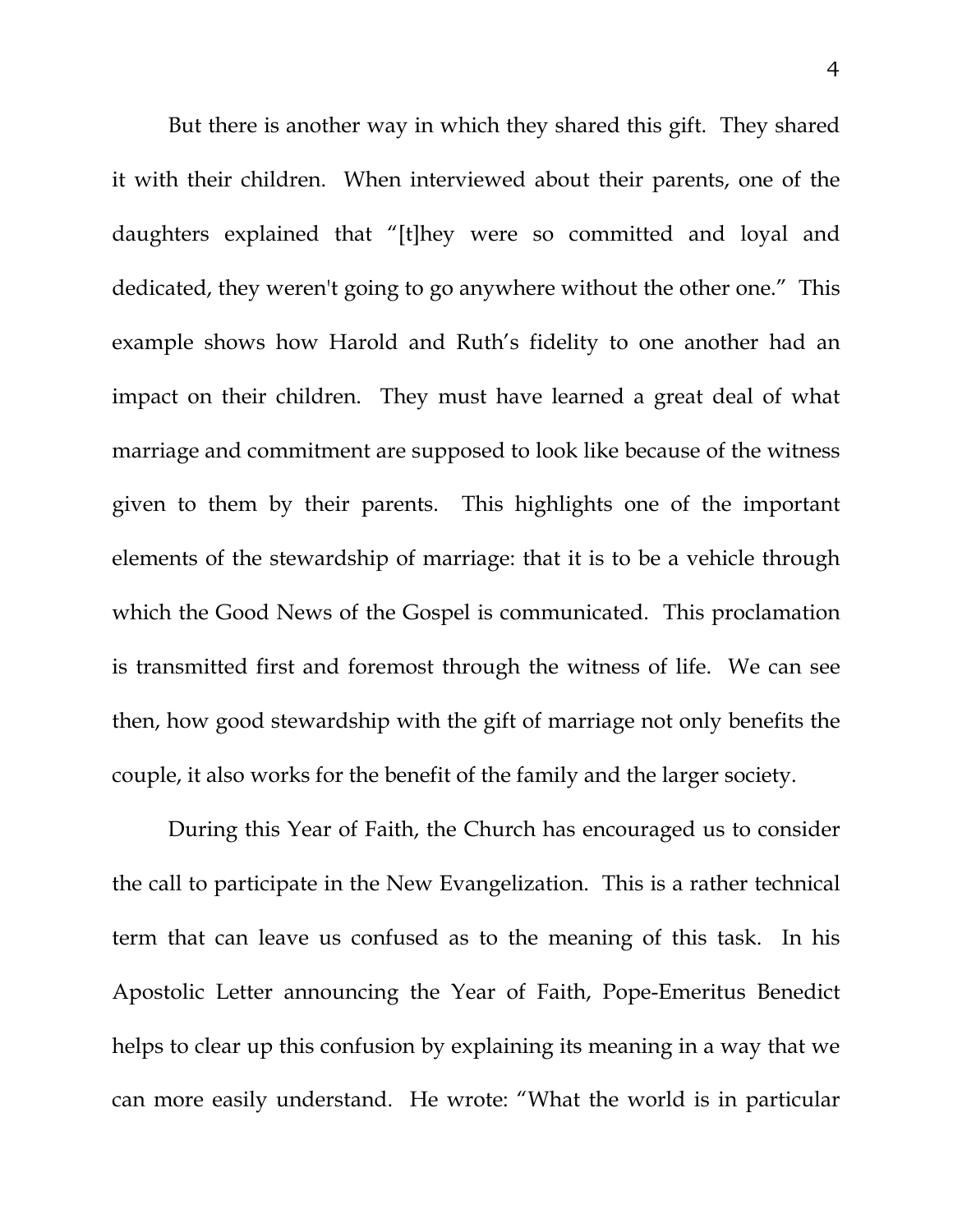need of today is the credible witness of people enlightened in mind and heart by the word of the Lord, and capable of opening the hearts and minds of many to the desire for God and for true life, life without end."<sup>2</sup>

Our participation in this New Evangelization, then, is through the witness of our lives. This witness, which is so urgently needed, is to come from Christians in every state of life, including those who are married. I think it is safe to say that the witness provided by Harold and Ruth is indeed a credible one which has not only impacted their own family, but countless others who had known them throughout their lives. I am certain that the same can be said of all of you as well in various ways. Your presence here is in itself a witness of great value. In a society where the institution of marriage has been challenged in so many ways, having so many couples in one place who have been married fifty years or more shines forth for others to see the goodness and beauty of marriage. In a culture where commitment has become difficult, you show forth that it is possible to remain faithful to one person for life.

Consider also how many people have seen how you live your marriage, day in and day out, in good times and in bad, and in sickness and in health. This provides an encouraging example to others who may